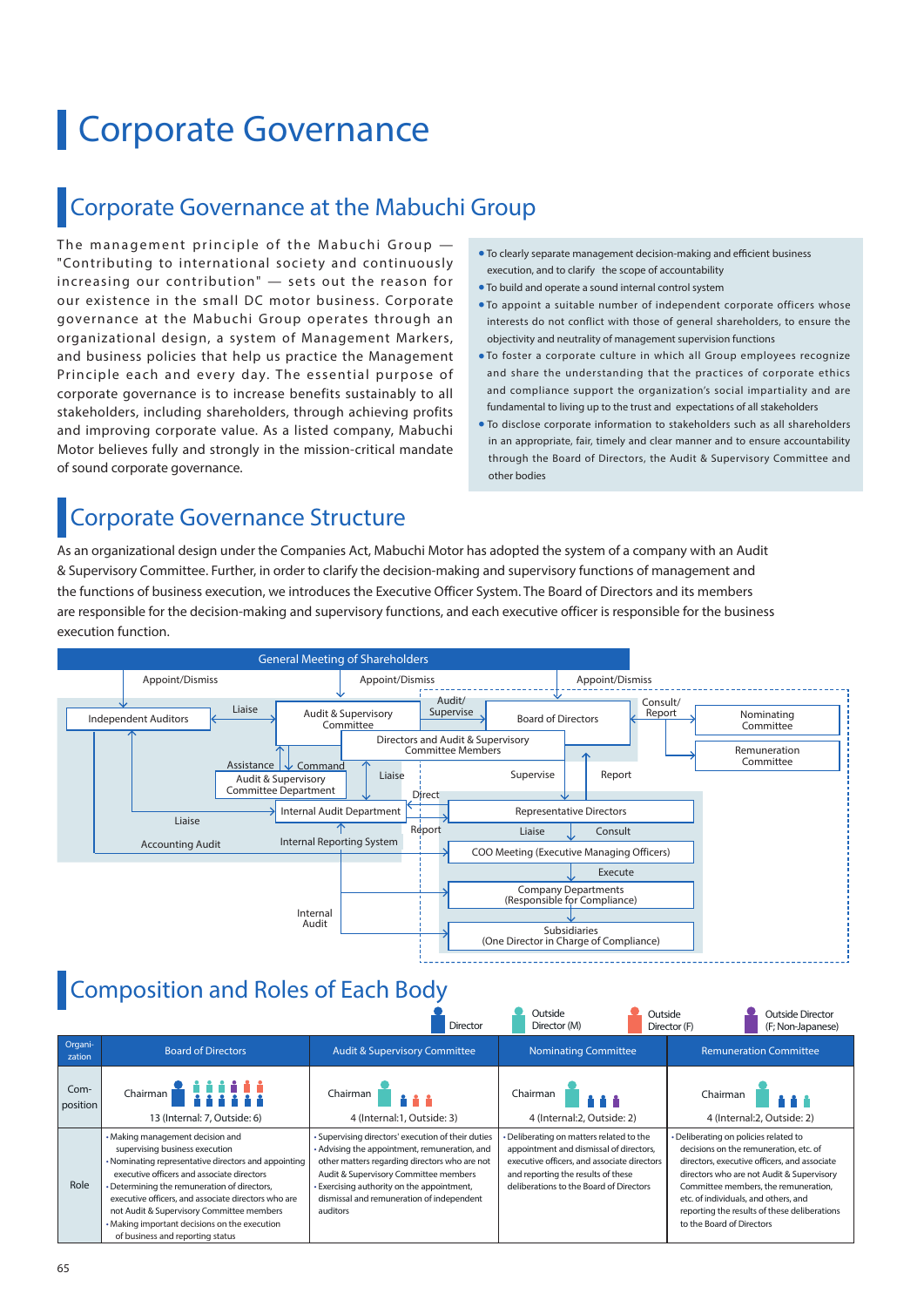## **Members of Each Institution**

|                                                              |                    |                           |                                             |                         | ⊜∷ Cridiriidii            |
|--------------------------------------------------------------|--------------------|---------------------------|---------------------------------------------|-------------------------|---------------------------|
| Position                                                     | <b>Name</b>        | <b>Board of Directors</b> | <b>Audit &amp; Supervisory</b><br>Committee | Nominating<br>Committee | Remuneration<br>Committee |
| Representative Director CEO                                  | Hiroo OKOSHI       | $\circledcirc$            |                                             |                         |                           |
| Representative Director COO                                  | Masato ITOKAWA     |                           |                                             | . .                     | O                         |
| <b>Director</b>                                              | Hirotaro KATAYAMA  |                           |                                             |                         |                           |
| <b>Director</b>                                              | Shinichi TANIGUCHI |                           |                                             |                         |                           |
| <b>Director</b>                                              | Tadahito IYODA     |                           |                                             |                         |                           |
| <b>Director</b>                                              | Takashi KAWAMURA   | $\bigcap$                 |                                             |                         |                           |
| <b>Outside Director</b>                                      | Naoki MITARAI      | 0                         |                                             | $\circledcirc$          | $\circledcirc$            |
| <b>Outside Director</b>                                      | Kazuhiko TSUTSUMI  | 0                         |                                             |                         |                           |
| <b>Outside Director</b>                                      | Jody L. ONO        | . .                       |                                             | .)                      |                           |
| Director (Full-time Audit &<br><b>Supervisory Committee)</b> | Kazuyuki SOMEYA    |                           | С.                                          |                         |                           |
| <b>Outside Director</b><br>(Audit & Supervisory Committee)   | Takashi ASAI       |                           | $\circledcirc$                              |                         |                           |
| <b>Outside Director</b><br>(Audit & Supervisory Committee)   | Kyoko UEMURA       | $\bigcap$                 | $\bigcirc$                                  |                         |                           |
| <b>Outside Director</b><br>(Audit & Supervisory Committee)   | Yoko TOYOSHI       | $\bigcap$ *               | $\bigcap^*$                                 |                         |                           |

(Note) The director with an asterisk(\*)is newly appointed at the General Meeting of Shareholders in March 2021.

 The attendance rate of reappointed directors from the date of the general meeting of shareholders in March 2020 to the day before the general meeting of shareholders in March 2021 is 100%.

## **Board of Directors**

The Board of Directors consists of 13 members, 7 internal directors and 6 independent outside directors. In accordance with laws and regulations, the Board makes important business execution decisions and reports on the status of key business operations and results. Matters decided by the Board of Directors are moved into business execution of through the Representative Director and each Executive Officer. The Board of Directors meets regularly once a month and as appropriate. Independent outside directors recognize that they are responsible for oversight of and advice to management at the Board of Directors meetings, and contribute to ensuring and improving management transparency.

## **Evaluating the Effectiveness of the Board of Directors**

Since 2016, we have analyzed and assessed the effectiveness of our Board of Directors with the goal of enhancing corporate governance and our corporate value. Based on the results of the assessment, we discuss ways to improve Board effectiveness and governance.

#### Evaluation method

• Participants: All directors (including Audit & Supervisory Committee members) • Method: Anonymous questionnaire. Survey responses collected and evaluation report prepared. Discussions held with all directors, including independent outside officers, at the Board of Directors' meeting.

#### Results of the evaluation (2020)

The evaluation results confirmed the Board of Directors' effectiveness, noting that:

- The company has an established and wellfunctioning system for rigorous management decision-making and the diligent supervision of business execution.
- •Directors, including outside directors, discuss and exchange opinions actively.
- Meetings are conducted in a way that is appropriate for the diverse composition of the Board of Directors. Information is provided and understanding ensured, especially to and among outside directors.

#### Future initiatives

 $\otimes$  chairmanns

- We are working to further improve Board effectiveness through the following actions:
- Providing more explanations and information to outside directors about important mattersand strategic issues, such as medium- and long-term plans and budgets, to increase their understanding prior to Board meetings.
- Making changes to meeting structure and implementation that meet the needs of a more diverse Board composition.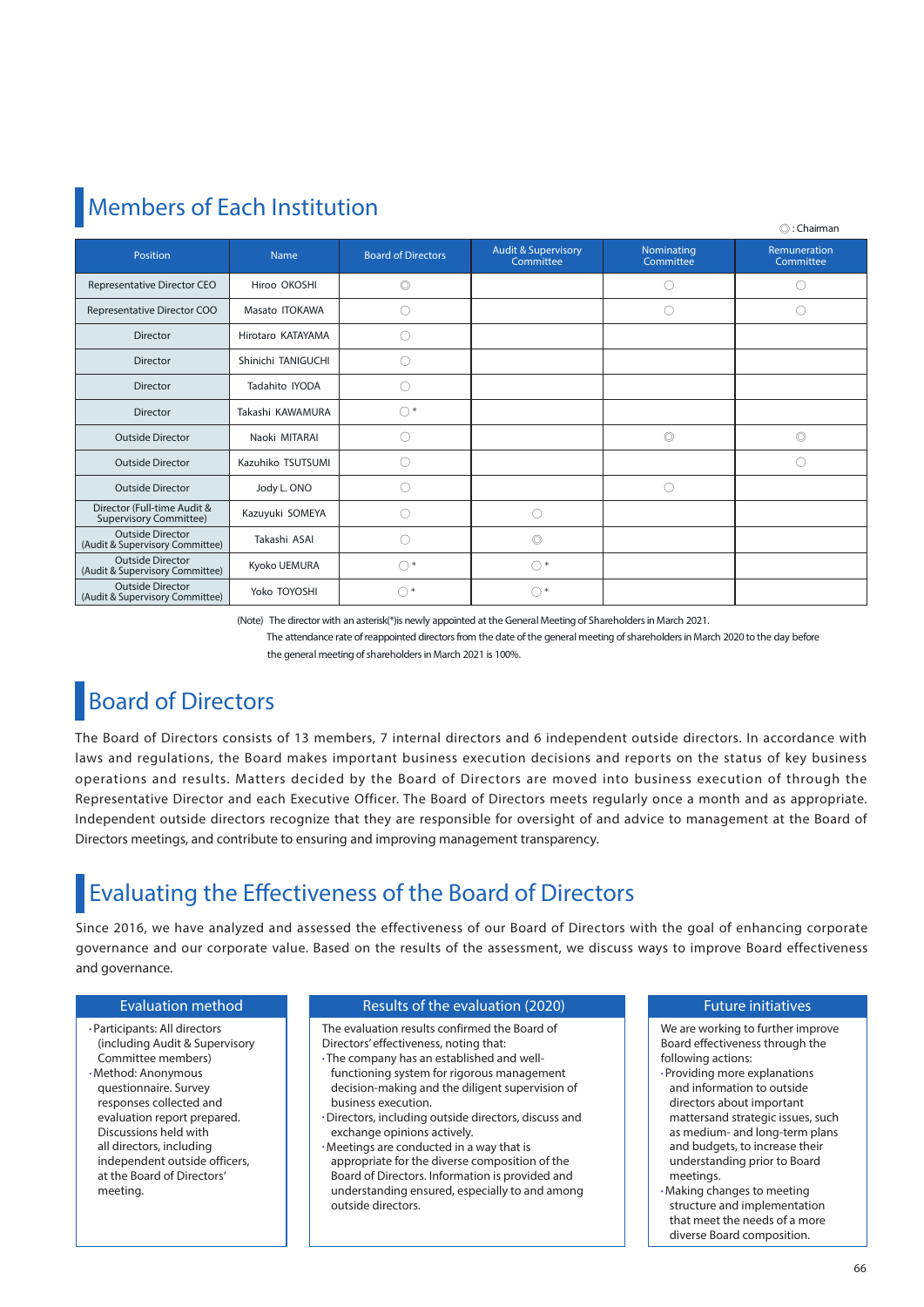# Corporate Governance

## **Skill Matrix for Directors**

| <b>Name</b>                  | Corporate<br>Management<br>Experience | Global<br>Experience | Corporate<br>Planning /<br>Strategy | Internal<br>Control /<br>Governance | Legal<br>Affairs / Risk<br>Management | Finance /<br>Accounting | <b>HR Labor</b><br>Management<br>/HR<br>Development | <b>Business /</b><br><b>Sales</b> | Technology /<br>Quality | Purchasing /<br>Production |
|------------------------------|---------------------------------------|----------------------|-------------------------------------|-------------------------------------|---------------------------------------|-------------------------|-----------------------------------------------------|-----------------------------------|-------------------------|----------------------------|
| Hiroo OKOSHI                 | $\bigcap$                             | $\bigcirc$           | $\bigcirc$                          | O                                   | О                                     | $\bigcirc$              | ∩                                                   | $\circlearrowright$               |                         | ∩                          |
| Masato<br><b>ITOKAWA</b>     | 0                                     | $\circ$              |                                     | $\circ$                             | O                                     |                         |                                                     | $\circlearrowright$               | $\bigcirc$              | $\bigcirc$                 |
| Hirotaro<br><b>KATAYAMA</b>  | $\bigcap$                             | $\circ$              |                                     | $\circ$                             | O                                     | $\bigcirc$              | ◯                                                   | $\circlearrowright$               | Ο                       | ∩                          |
| Shinichi<br><b>TANIGUCHI</b> | $\bigcirc$                            | $\circ$              |                                     |                                     |                                       |                         |                                                     | $\circlearrowright$               | $\bigcirc$              | $\bigcirc$                 |
| Tadahito IYODA               | $\bigcirc$                            | $\bigcirc$           | $\bigcirc$                          | $\bigcirc$                          | O                                     | $\bigcirc$              | $\bigcirc$                                          | $\circlearrowright$               |                         | $\bigcirc$                 |
| Takashi<br><b>KAWAMURA</b>   | $\bigcirc$                            | $\bigcirc$           | $\bigcirc$                          |                                     |                                       | $\bigcirc$              |                                                     | $\circlearrowright$               |                         |                            |
| Naoki MITARAI                | $\bigcirc$                            |                      | $\bigcirc$                          | $\circlearrowright$                 | $\circ$                               |                         | $\bigcirc$                                          | $\circ$                           |                         |                            |
| Kazuhiko<br><b>TSUTSUMI</b>  | $\bigcirc$                            | $\circ$              |                                     |                                     |                                       |                         |                                                     | $\circlearrowright$               | $\circ$                 | $\bigcirc$                 |
| Jody L. ONO                  |                                       | $\circ$              | $\bigcirc$                          |                                     |                                       |                         | $\bigcirc$                                          |                                   |                         |                            |
| Kazuyuki<br>SOMEYA           | $()^*$                                | $\bigcirc$           |                                     | $\bigcirc$                          | O                                     | $\bigcirc$              |                                                     |                                   |                         |                            |
| Takashi ASAI                 |                                       |                      |                                     | $\bigcirc$                          | O                                     | $\bigcirc$              | $\bigcirc$                                          |                                   |                         |                            |
| Kyoko UEMURA                 |                                       |                      |                                     | $\bigcirc$                          | O                                     | $\bigcirc$              |                                                     |                                   |                         |                            |
| Yoko TOYOSHI                 |                                       |                      |                                     | O                                   | O                                     | $\bigcirc$              |                                                     |                                   |                         |                            |

(Note) An asterisk(\*) indicates a person who has experience as president of the Company and Group companies.

## **Training for Directors**

We provide the training opportunities necessary for Directors to fulfill their roles and responsibilities. In order to deepen outside directors' understanding of our business issues, we provide them with the necessary information and input from our internal departments and units, as well as opportunities to visit our overseas bases (including remotely).

## Board of Directors: Outside Directors

Mabuchi Motor appoints outside members to its Board of Directors who are professionals from diverse backgrounds and fields, including law, academia, finance and accounting, and (other companies in) the private sector. We select people who bring different perspectives to our company. From them, we expect and value insights that are both high-level and experience-based.

| <b>Name</b>       | Audit &<br>Supervisory<br>Committee | Independent<br><b>Officer</b> | <b>Field</b>              | <b>Professional Profile</b>                                                                                                                                                                                                                                             |  |
|-------------------|-------------------------------------|-------------------------------|---------------------------|-------------------------------------------------------------------------------------------------------------------------------------------------------------------------------------------------------------------------------------------------------------------------|--|
| Naoki MITARAI     |                                     |                               | Private sector            | Served for many years in corporate management as an executive officer of Hitachi, Ltd. and<br>its group companies. Offers a wealth of experience and insight into global management<br>systems and practices, corporate governance, and human resource management.      |  |
| Kazuhiko TSUTSUMI |                                     |                               | Private sector            | Contributes technical field expertise as a doctor of engineering, as well as deep experience<br>from product development, management, and corporate governance at Mitsubishi Electric<br>Corporation, where he served as an executive managing director for many years. |  |
| Jody L. ONO       |                                     |                               | Academia                  | From an international career in management and teaching in university-level education in<br>Japan and other countries, offers deep expertise in people development, post-graduate<br>business education, and leadership development.                                    |  |
| Takashi ASAI      |                                     |                               | Law                       | As a practicing lawyer, offers authoritative expertise and experience related to laws,<br>regulations, and legal and regulatory systems, as well as corporate governance.                                                                                               |  |
| Kyoko UEMURA      |                                     |                               | Law                       | As a lawyer, she offers a high level of expertise and experience in corporate legal affairs,<br>and possesses the depth of insight and personal character necessary to contribute<br>substantively to corporate governance.                                             |  |
| Yoko TOYOSHI      |                                     |                               | Accounting and<br>Finance | She brings many years of accounting auditing experience at accounting firms, advanced<br>expertise cultivated as a certified public accountant, and extensive experience as an outside<br>officer at other companies.                                                   |  |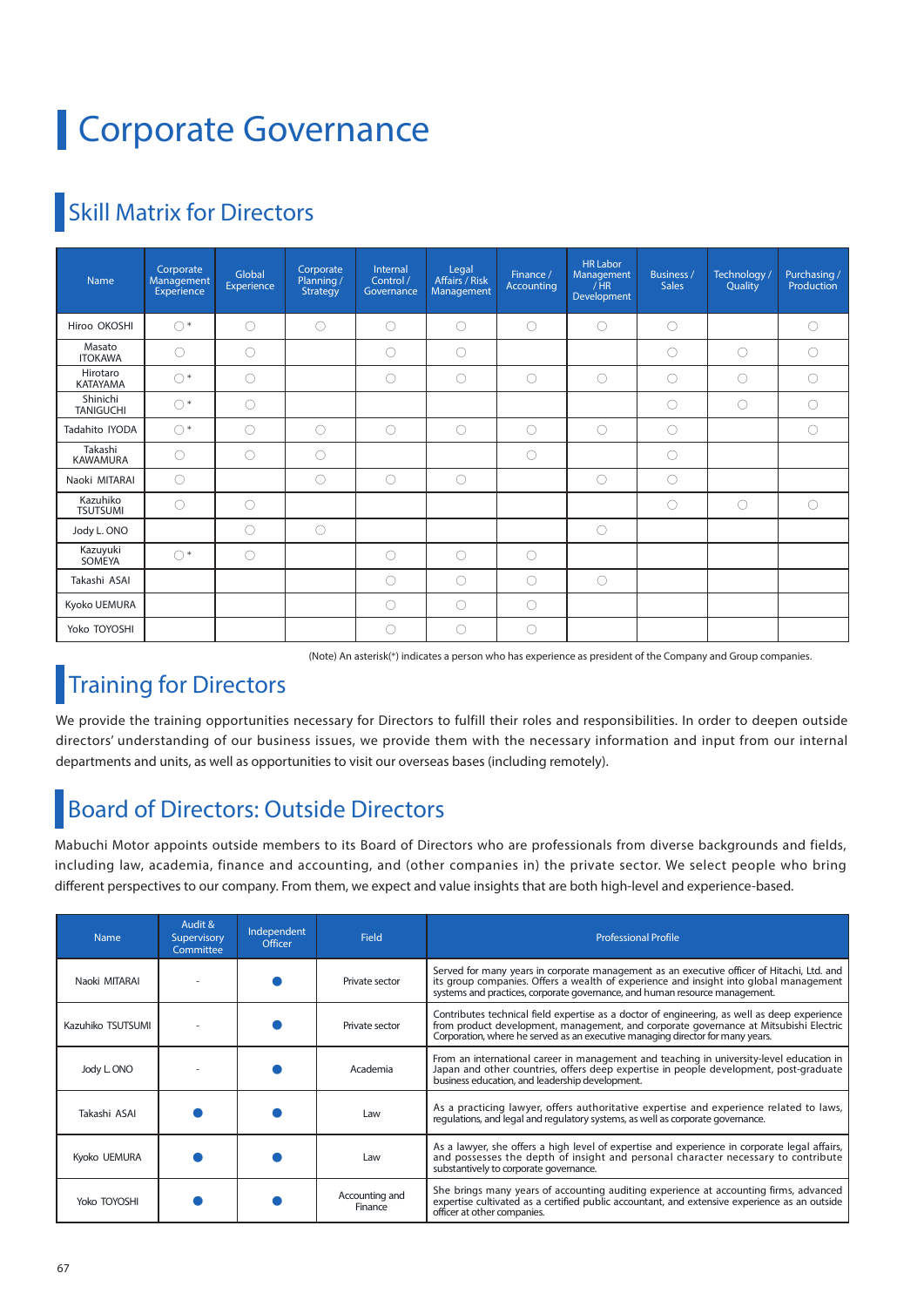## Independence Criteria for Outside Directors

The Company prescribes criteria for the independence of outside directors. To be considered sufficiently independent from Mabuchi Motor outside directors must not be:

- 1. Current or former employees or officers of the Company or its subsidiaries (collectively, the "Mabuchi Group");
- 2. Business executives for whom a Major Business Partner is the Mabuchi Group, or business executives who are Major Business Partners of the Mabuchi Group ("Major Business Partners" means customers or suppliers of Mabuchi Group products, etc., accounting for, in either case, more than 2% of consolidated net sales for a given fiscal year);
- 3. Consultants, accounting professionals, or legal professionals who receive a Significant Sum of money or other assets, other than executive remuneration, from the Mabuchi Group, including persons who belong to a business organization of the person who receives the assets is an organization, such as a corporation of partnership (a "Significant Sum" means the annual total of 10 million yen or more of monetary or asset benefits other than executive remuneration);
- 4. A certified public accountant who belongs to an auditing firm that serves as the accounting auditor of the Mabuchi Group or an auditing firm's employee, partner, member of staff, or worker;
- 5. A major shareholder who owns 10% or more of the voting rights in the Company;
- 6. A person who receives a large donation or loan, etc., amounting to 10 million yen or more, annually from the Mabuchi Group (including a person who belongs to a business organization if the person who receives the donation or loan is an organization, such as a corporation or partnership);
- 7. Business executives with which the Company has a reciprocal employment relationship as each other's outside officers;
- 8. Persons who fall under any of (2) to (7) above in the past 3 years; 9. The close relative of a person if that person falling under (1) to (8) is a Person in an Important Position, including a spouse, a relative within the second degree of kinship, or a relative of a Person in an important Position's household (a "Person in an Important Position" means a director other than an outside director, an executive officer, an associate director, or a general

manager of higher ranked manager).

## Audit & Supervisory Committee

The Audit & Supervisory Committee consists of four Audit & Supervisory Committee members including three Audit & Supervisory Committee members who are outside directors. The Chairman of the Committee is Mr. Takashi ASAI, who is an outside director. The three outside directors and Audit & Supervisory Committee members are lawyers and certified public accountants, each of whom has extensive expertise, experience, and insight, and who carry out comprehensive auditing and supervisory activities. In addition, we have selected Mr. Kazuyuki SOMEYA as a full-time Audit & Supervisory Committee member, in order to facilitate the collection of information through important internal meetings and balanced reporting and through cooperation between the Committee and the internal audit division, which monitors internal control systems on a daily basis. We ensure the effectiveness of audits conducted by the Audit & Supervisory Committee,

 Ms. Yoko TOYOSHI who is an outside Audit & Supervisory Committee member is a certified public accountant. Mr. Kazuyuki SOMEYA who is an internal Audit& Supervisory Committee member has many years of experience in business management of the Company and considerable knowledge of finance and accounting.

#### Activities of the Audit & Supervisory Committee

In accordance with the formulated audit policy and audit plan, the Audit & Supervisory Committee is present at important meetings including the Board of Directors meetings; it reviews important approval documents, investigates the status of operations and property of the head office and major subsidiaries, and cooperates with the Internal Audit Department, the Corporate Audit Office, other internal control departments, and accounting auditors to conduct Audits of the appropriate standard and method. Based on a comprehensive review of the results, an audit report is made.

 In addition, the Audit & Supervisory Committee considers the appointment and remuneration of directors who are not Audit & Supervisory Committee members. This includes confirmation of discussions at each advisory committee for nominations and remuneration, determination of opinions of the Audit & Supervisory Committee, and statements of these at the General Meeting of Shareholders.

The Audit & Supervisory Committee meets once a month and as necessary, and the Committee held 12 meetings in the fiscal year ended December 31, 2020. The Committee examined the status of the execution of duties by directors, the status of the establishment and operation of the internal control system, compliance, and the status of risk management. In addition, the Committee exchanges opinions with management and accounting auditors, and expresses necessary opinions from a professional point of view, objectively and from a multi-angle standpoint. A full-time member attend important meetings such as the Group Compliance Officers' Meeting, request reports from the Business Execution Department as necessary, audit directors of subsidiaries and key employees by conducting on-site inspections or hearings through video conferencing systems, and report the results to the Audit & Supervisory Committee. We are working to enhance the Group's audit activities.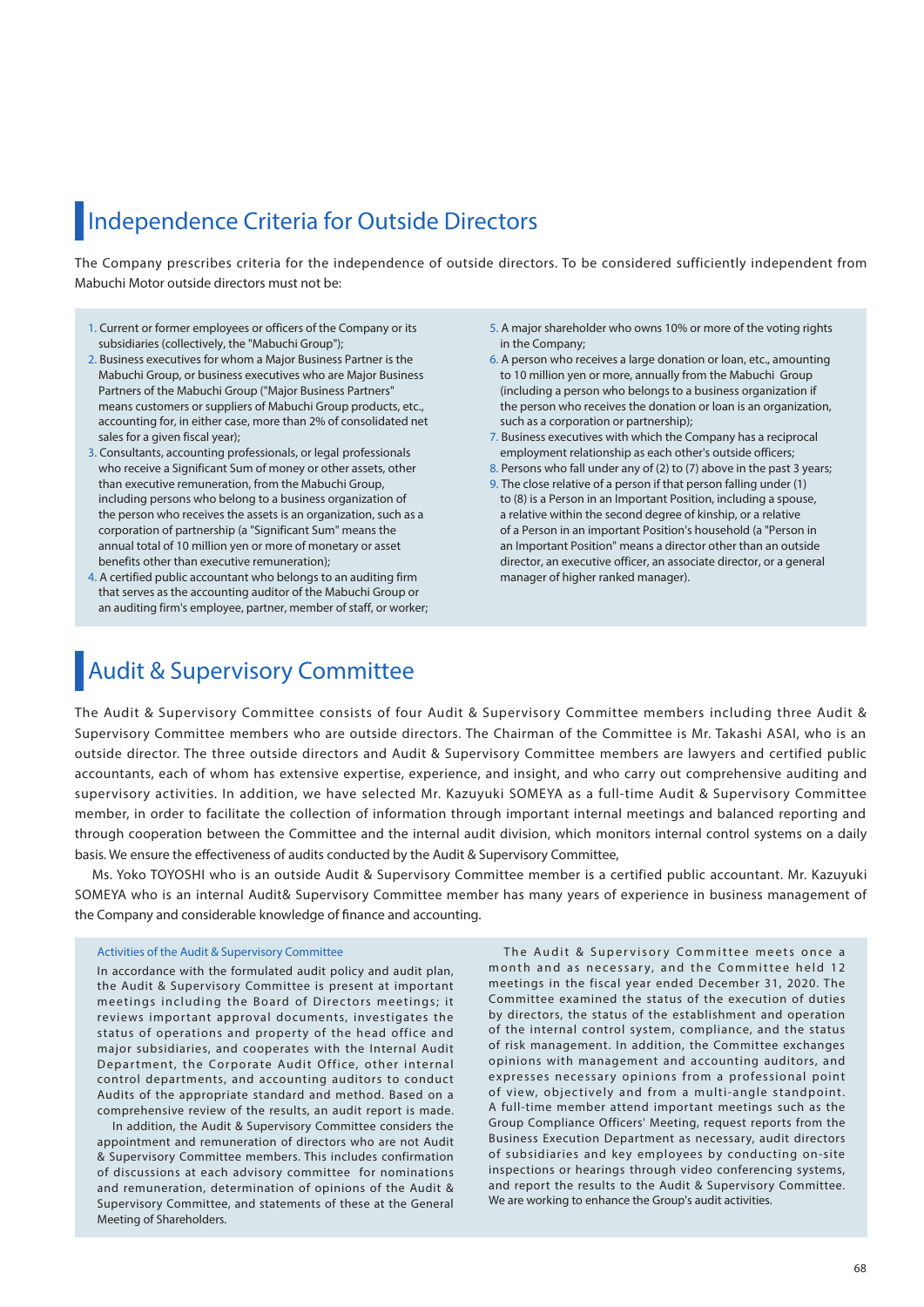# **Corporate Governance**

### Nominating Committee and Remuneration Committee

In order to ensure transparency and objectivity in our selection and remuneration systems for directors and executive officers, the Company has established a Nominating Committee and a Remuneration Committee as voluntary advisory bodies to the Board of Directors.

 The Nominating Committee deliberates on the appointment and dismissal of directors, executive officers, and board members, and the Remuneration Committee deliberates on the remuneration of directors, executive officers, and board members who are not members of the Audit Committee.

### Activities of the Nominating Committee and Remuneration Committee

During the fiscal year ending December 31, 2020, the Nominating Committee met five times and the Remuneration Committee four times. Each member of each committee attends all committee meetings. In addition to considering the selection of directors, executive officers and board members, the Nominating Committee discussed the development of next-generation leaders, the performance evaluation of each director, executive officer and board member, and ensured that the Committee's conclusions are reflected in performance-based remuneration. The Remuneration Committee deliberated on the remuneration policies and reviewed the remuneration system for Directors, Executive Officers and Executive Board Members, then reported to the Board of Directors on its review.

The meetings of both of these committees feature active discussions among members, which include outside directors.

## Fostering Next Generation Leadership

It is the purview and duty of the Nominating Committee to continuously and actively conduct CEO succession planning activities in alignment with the Company's management philosophy and management strategy. The Nominating Committee reports on the development of successor candidates to the Board of Directors as appropriate, and the Board of Directors monitors its progress.

## Policy on Determining Remuneration: Organizing Principle

### Basic Policy

#### (1) Level of Remuneration

- In order to ensure the appropriateness of the remuneration level, we will set a remuneration level that enables us to secure a diverse workforce with the experience and skills necessary to achieve global business growth.
- ●In order to ensure the appropriateness of the remuneration level, we will determine an appropriate level by referring to remuneration survey data from external research organizations and taking into consideration the Company's business performance as well as economic conditions and industry trends.

(2) Structure of Remuneration

- ●Remuneration for directors and corporate auditors consists of base remuneration, which is a fixed remuneration, and performance-linked remuneration, which reflects corporate performance and individual evaluation.
- ●Performance-based remuneration will be structured to reflect both short-term corporate performance and medium- to long-term corporate value enhancement.
- ●A portion of the remuneration will be in the form of stock-based remuneration in order to increase the incentive to share wins with shareholders and to enhance corporate value from a medium- to long-term perspective.
- ●Remuneration for outside directors and audit committee members shall consist of basic remuneration only, from the perspective of the independence of their roles.
- (3) Governance of Remuneration
- ●In determining the policy and amount of remuneration for directors and corporate auditors, we will place importance on ensuring objectivity and transparency. The Remuneration Committee, where more than half of the members are outside directors, will meets regularly throughout the year.
- ●Individual evaluations reflected in performance-based remuneration will be determined by the Nominating Committee, where more than half of the members are outside directors.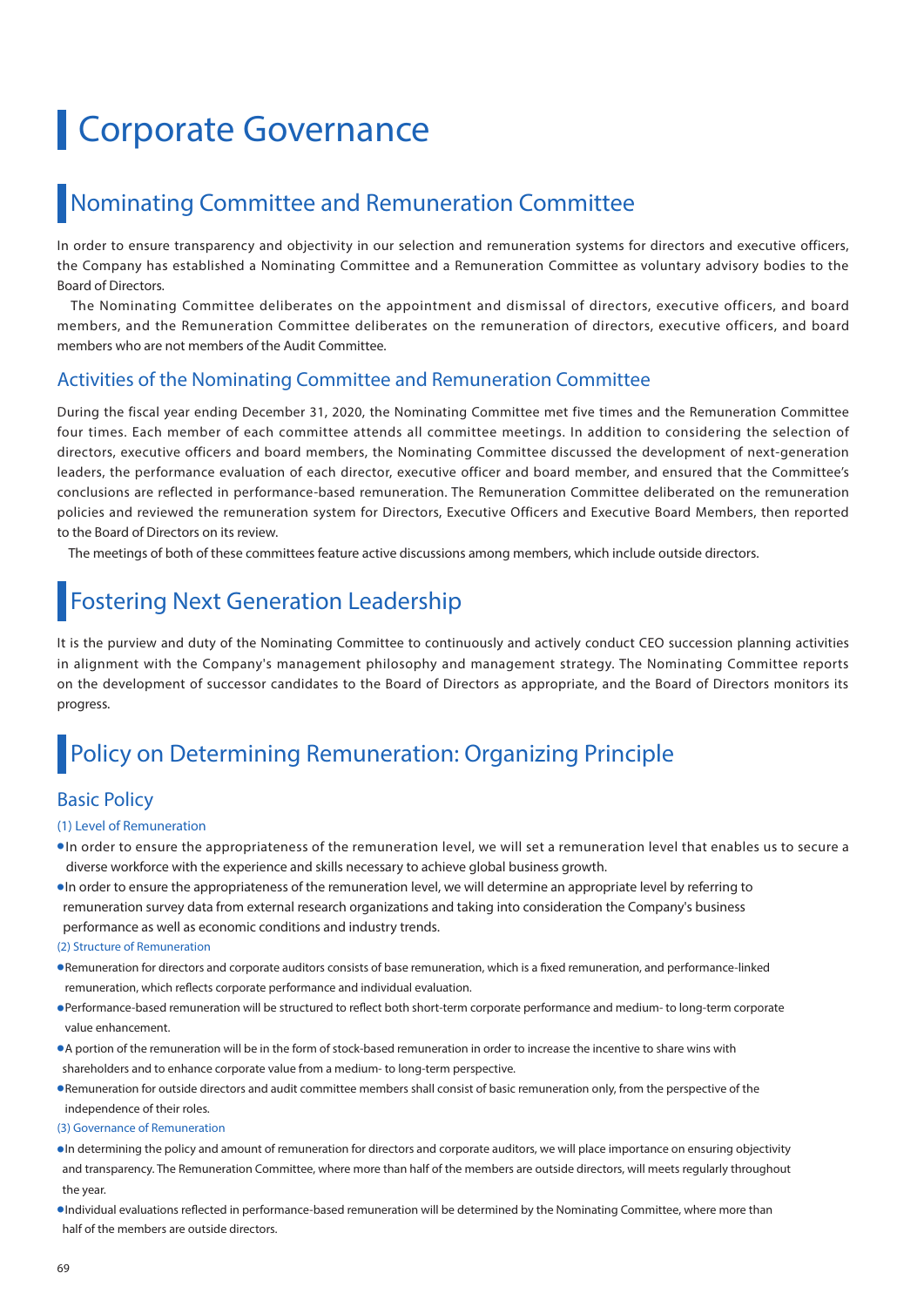### Overview: Remuneration System

(1) Breakdown of Remuneration

| <b>Type of Reward</b>                      | <b>Monthly Remuneration</b>                    | <b>Bonus</b>                   | <b>Trust-type Stock</b><br>Remuneration                             | <b>Restricted Stock</b><br>Remuneration                     |  |
|--------------------------------------------|------------------------------------------------|--------------------------------|---------------------------------------------------------------------|-------------------------------------------------------------|--|
| Features                                   | Base remuneration                              | Short-term incentives          | Medium-term incentives                                              | Long-term incentives                                        |  |
| Cash/Shares                                | Monetary remuneration                          |                                | Stock-based remuneration                                            |                                                             |  |
| Link to<br>Performance                     | Non-performance-<br>Performance-based<br>based |                                | Performance-based                                                   | Non-performance-<br>based                                   |  |
| <b>Basic</b><br>Composition<br>Ratio       | 50%<br>30%                                     |                                | 20%                                                                 |                                                             |  |
| Maximum<br>Amount of Total<br>Remuneration |                                                | Annual amount/ 550 million yen | Over 3 business years,<br>600 million yen<br>(up to 150,000 shares) | Annual amount of<br>60 million yen<br>(up to 50,000 shares) |  |

#### (Notes)

- 1. The basic composition ratio of remuneration represents the basic ratio in the system design. The above ratio may vary depending on the Company's business performance and other factors.
- 2. The maximum amount of total monetary remuneration includes the base remuneration for outside directors (excluding directors who are the Audit & Supervisory Commitee members).

#### (2) Performance-based remuneration

#### 1.Bonus

As a short-term incentive remuneration, the Company has adopted consolidated net income as the evaluation index with the aim of raising awareness of contribution to improving business performance in each fiscal year. The amount of remuneration is calculated within a range of 0 to 200% depending on the amount of consolidated net income, and the final decision is made in consideration of the individual performance evaluation.

#### 2.Trust-type stock remuneration

As a medium-term incentive remuneration, this remuneration is linked to the achievement of indicators set out in the Mid-term plan for each of the three fiscal years, with the aim of raising awareness of the need to increase corporate value by achieving the Mid-term plan. The amount of remuneration is calculated within a range of 0 to 240% depending on the achievement of the evaluation index, and is further determined in consideration of the individual performance evaluation.



#### (3) Restrictions on the payment of stock-based remuneration

In the event that a director is dismissed or resigns during his or her term of office (except in cases where the Board of Directors recognizes a justifiable reason), the payment of stock-based remuneration shall be restricted by a resolution of the Board of Directors based on the deliberation and report of the Remuneration Committee.

#### (4) Approach to holding Company shares

In principle, we will continue to hold the Company's shares granted as stock-based remuneration during the term of office. In addition, the Company encourages employees to hold a certain amount of the Company's shares in accordance with the "Guidelines for Shareholding of the Company's Shares," which is separately stipulated, in order to share value with shareholders and raise awareness of the need to enhance corporate value over the medium to long term.

### Remuneration Paid

| Category                                                                            | <b>Number</b><br>of persons<br>remunerated | Total amount of<br>remuneration<br>paid |
|-------------------------------------------------------------------------------------|--------------------------------------------|-----------------------------------------|
| Directors excluding<br>Audit & Supervisory Committee members<br>(Outside Directors) | 9<br>(3)                                   | 400 million yen<br>(28)                 |
| Directors<br>Audit & Supervisory Committee members<br>(Outside Directors)           | 4<br>(3)                                   | 48 million yen<br>(28)                  |

#### (Notes)

- 1. The amount of remuneration, etc. shown on the left includes 87 million yen in expected benefits of the Company's shares, etc. based on the points expected to be granted to Directors (six excluding Outside Directors and Audit & Supervisory Committee members) in the current fiscal year under the performance-linked stock remuneration plan.
- 2. The amount of remuneration and stock benefits shown on the left includes ¥35 million of restricted stock granted to Directors (six excluding Outside Directors and Audit & Supervisory Committee Members) as remuneration for the grant of restricted stock.
- 3. The amount of remuneration paid to Directors (excluding Audit & Supervisory Committee members) includes ¥106 million recorded as allowance for bonuses to Directors in the current fiscal year.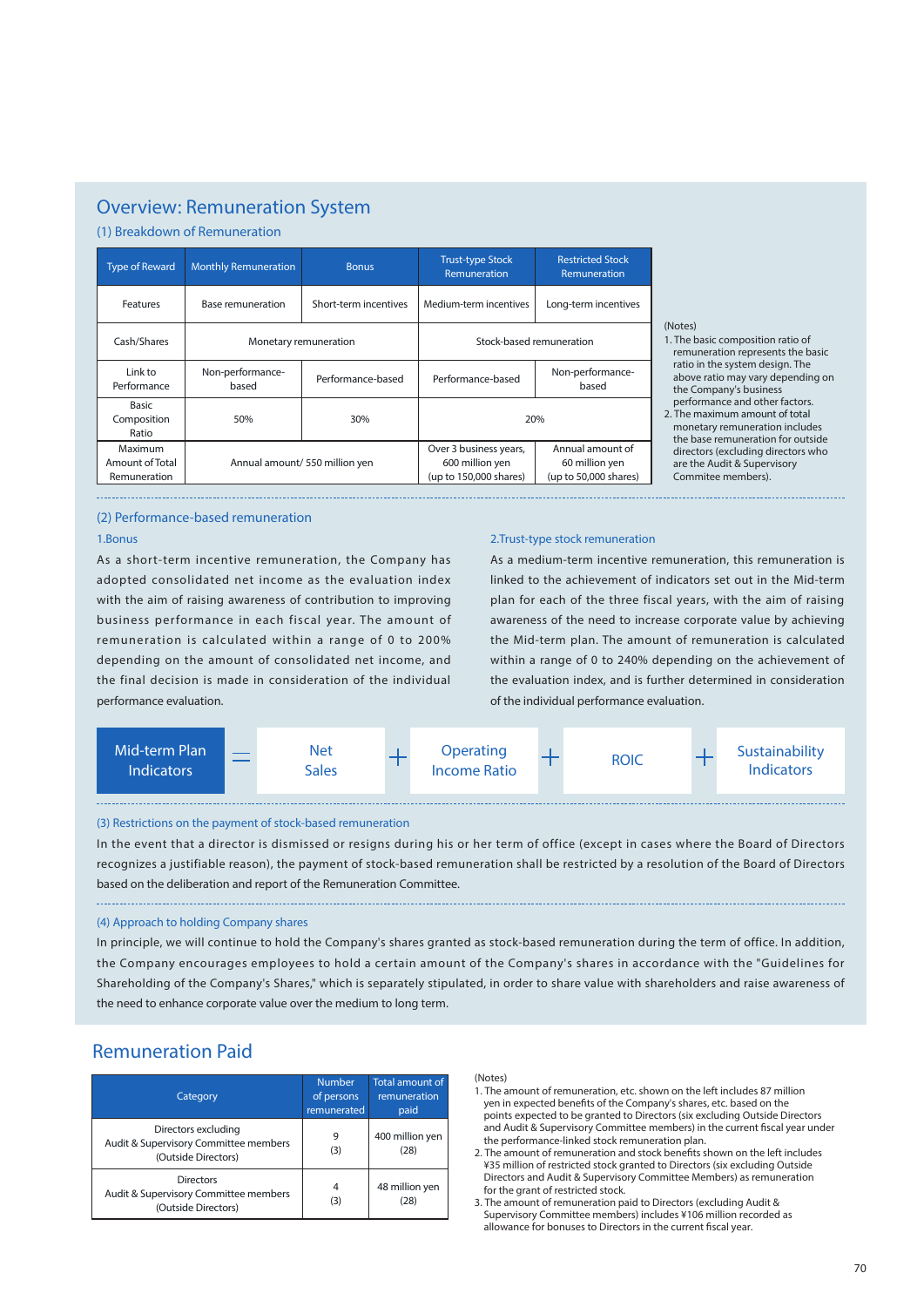# Meet our Outside Directors



Outside Director Audit & Supervisory Committee Member Kyoko UEMURA

Outside Director Naoki MITARAI

Outside Director Jody L. ONO

Representative Director, President & CEO Hiroo OKOSHI

Outside Director Audit & Supervisory Committee Member Takashi ASAI

Representative Director & COO Masato ITOKAWA

Outside Director Audit & Supervisory Committee Member Yoko TOYOSHI

Outside Director Kazuhiko TSUTSUMI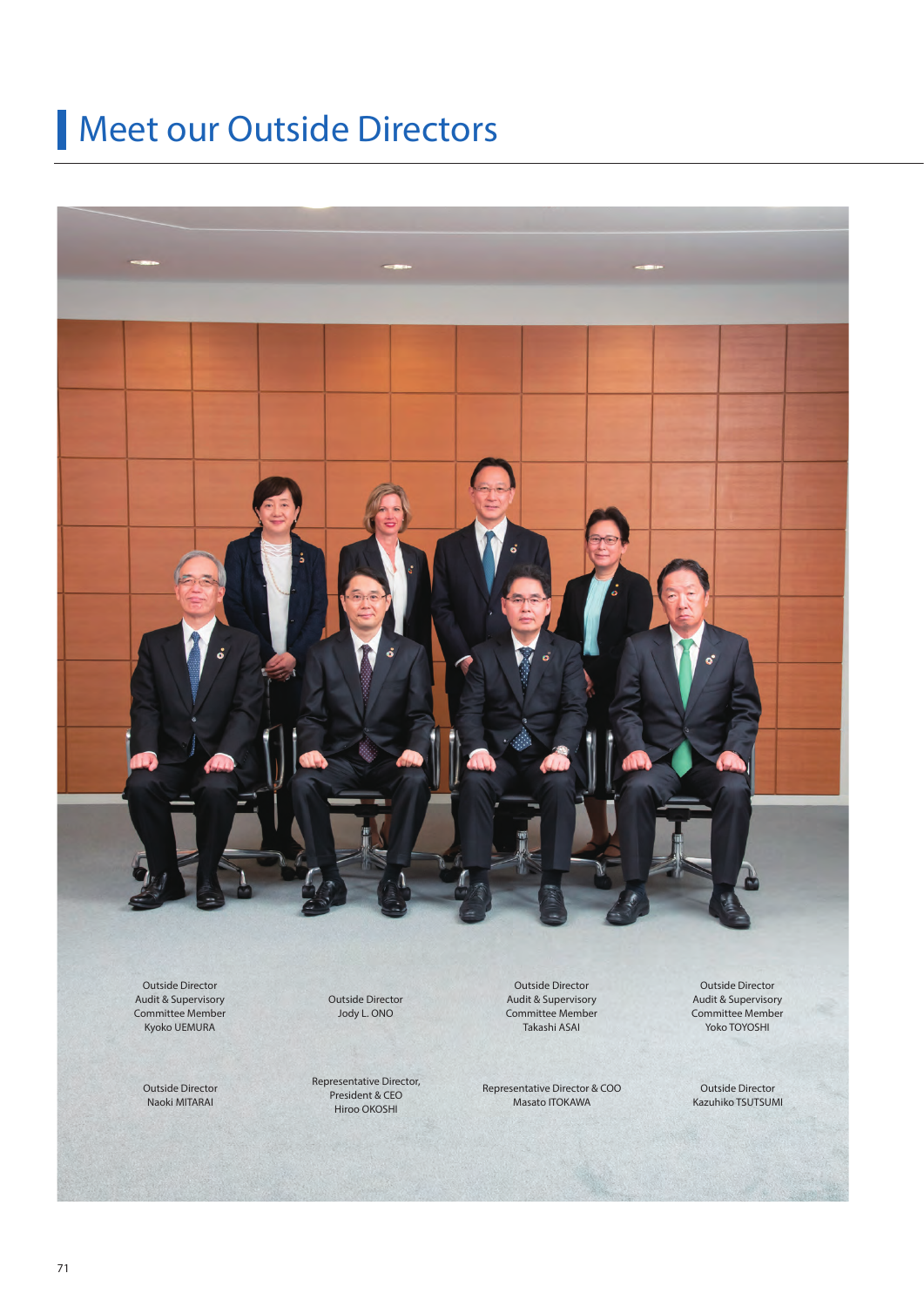#### Effectiveness of outside directors and transparent governance



Naoki MITARAI Outside Director Chairman of the Nominating Committee Chairman of the Remuneration Committee

 Please comment on the discussion at the Mabuchi Motor Board of Directors meetings and on the contributions of the external directors to these meetings.

In our board meeting discussions, there is no distinction between inside and outside directors of the company, and the management issues we face are openly discussed, making for a fulfilling meeting. Each member of the Board of Directors expresses their honest opinions on the Longterm management policy and the Mid-term management plan from their unique perspective and vital role. As I have said from the beginning of my appointment, external directors serve as a camera lens, viewing the company through the eyes of various stakeholders. Our company's team of external directors is well-composed in terms of diversity and areas of expertise, and I feel strongly that each of us brings our own experience and awareness to the discussions.

### Would you like to share your opinion of our company, based on your career experience as a human resources professional?

Our company's HR system focuses on how to engage and motivate employees. It has been undertaking very challenging initiatives, such as the introduction of job descriptions in 2020. One might expect our company to be quite conservative because of its history and profile but in reality, we have a culture of taking on new challenges which

I truly appreciate. As a support for this culture, I believe it is important that the president and other members of senior management communicate actively to employees their underlying rationale and purpose when introducing new systems.

### Please offer your evaluation of the Nominating Committee and Remuneration Committee.

The Nominating Committee conducts the appointment and dismissal of directors in accordance with the appropriate standards. I appreciate how the Nominating Committee is active in succession planning and training of potential successors in top management. External directors, including myself, have the opportunity to talk directly with future management candidates, and I feel that talented and capable directors are being fostered.

The role of the Remuneration Committee is to determine whether the remuneration is linked to business performance, is consistent with the world standard, incentivizes executives properly, and is clear and acceptable to stakeholders. We have also recently added sustainability indicators. This is an extremely important matter, and I feel that it is very typical of our company to include it.



Kazuhiko TSUTSUMI Outside Director Member the Remuneration Committee

 What has been your experience of communication and information-sharing among the internal directors, for example in discussions of the Board of Directors? All of our directors express frank opinions on each agenda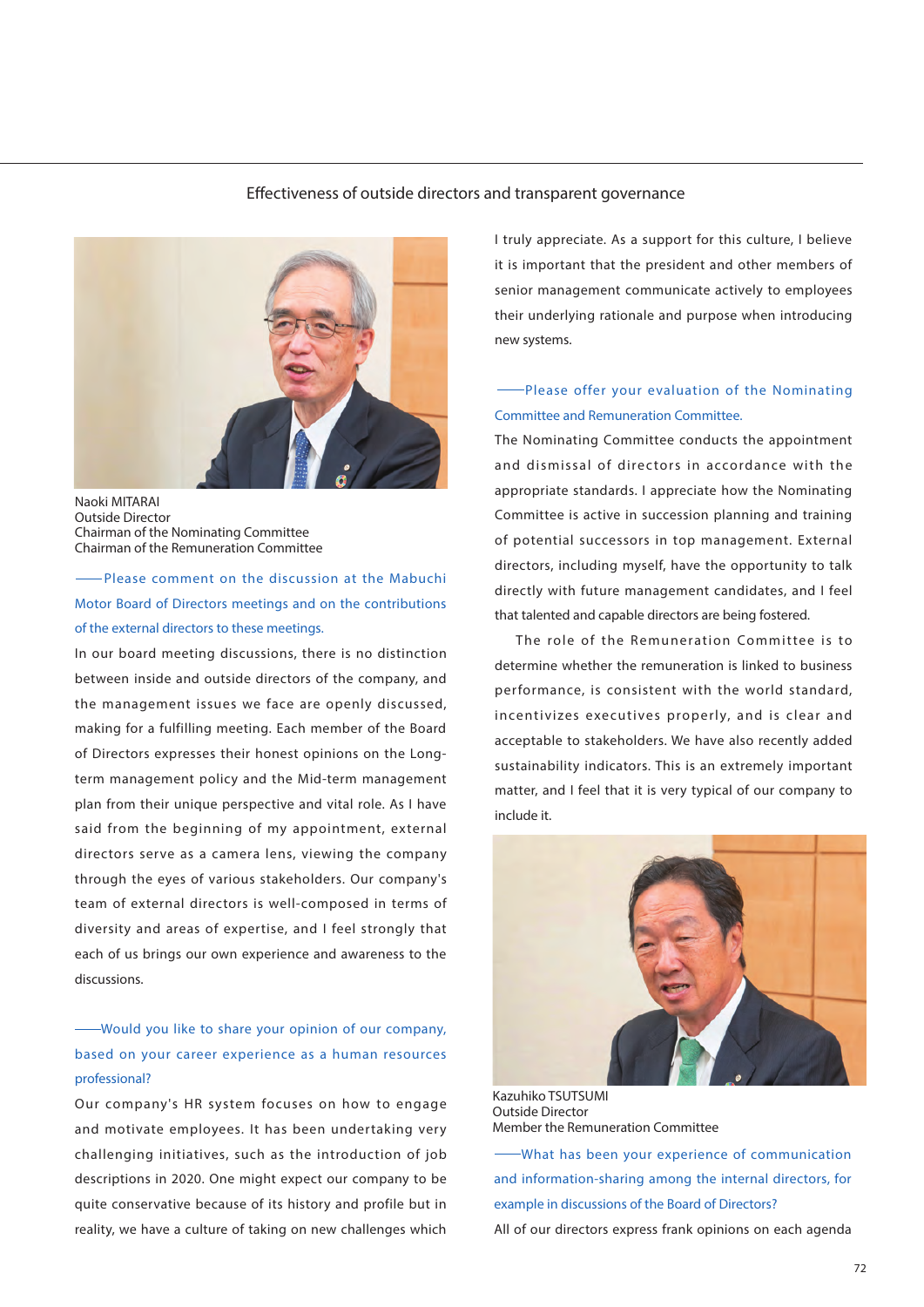# Meet our Outside Directors

item in the board meetings. As the only external director with a technical background, I am particularly conscious of technology related issues. The dialogue can be vigorous, but without dividing the group into internal and external "camps."

There are ample opportunities for communication and information-sharing. For example, if I want to talk to someone in the company, the executive support team will act promptly to set up a meeting for me. In this way I am able to meet directly with future management candidates. It is true that the onset of COVID-19 pandemic made some communication more difficult. But, just among the external directors, we sometimes exchange views and opinions from our individual perspectives and unique experiences. Our group communication works very well.

### What is your view of the Long-term management policy and the Mid-term management plan?

Our core competence remains the motor itself and that isn't going to change anytime soon.

 However, in the current plan we clarify our future direction: to focus on unitization and solution proposals. From the time I was appointed as an external director, I have been proposing that we need to offer not only hardware but also software; that our company can maximize its strength only when we offer both. Software here can be best described as our consulting ability. We believe that identifying 'what our customers want to do' and 'what they think would be good to do' and then proposing these ideas to them will generate our profitability.

When starting something new in a company, it is necessary to change the mindset of the employees. In addition, I think it is a good idea to promote joint research and other creative activities not bound by the current framework, making use of external capabilities such as industry-academia collaboration. I am promoting such efforts with the help of my professional background.

### Please comment on the discussions of the Remuneration Committee.

 As an external director in the Remuneration Committee, I ensure that the analytical approaches and decision-

making processes are effected properly. I believe that by doing so, our company is able to ensure both fairness and transparency.

 In 2021, executive remuneration was clarified and sustainability indicators were incorporated. I think this shows the seriousness of Mabuchi's approach to sustainability in a time when companies are required to fulfill their social responsibilities and are questioned as to whether the company is necessary for society. In the future, I would like to continue to contribute new ideas that will lead to safe and healthy lives for people, as well as strengthen our company's social contribution through our business activities.



Jody L. ONO Outside Director Member of the Nominating Committee

In what ways are you involved in sustainability initiatives?

The company's Sustainability Committee considers matters and monitors activities through the lens of sustainability. The Committee also, of course, was instrumental in developing the Mid-term sustainability targets announced in February 2021. I participated in preparatory meetings to discuss the formation of these goals, along with internal directors and the other external directors. These discussions were very collaborative, as have been my interactions with the company since I joined in April 2019 as the only non-Japanese director, I've valued this openness greatly.

 To share some background, I spent about 15 years of my earlier career in Sweden. Sustainability consciousness and initiatives in northern Europe have been in place since the 1990s, well ahead of many other places. Having developed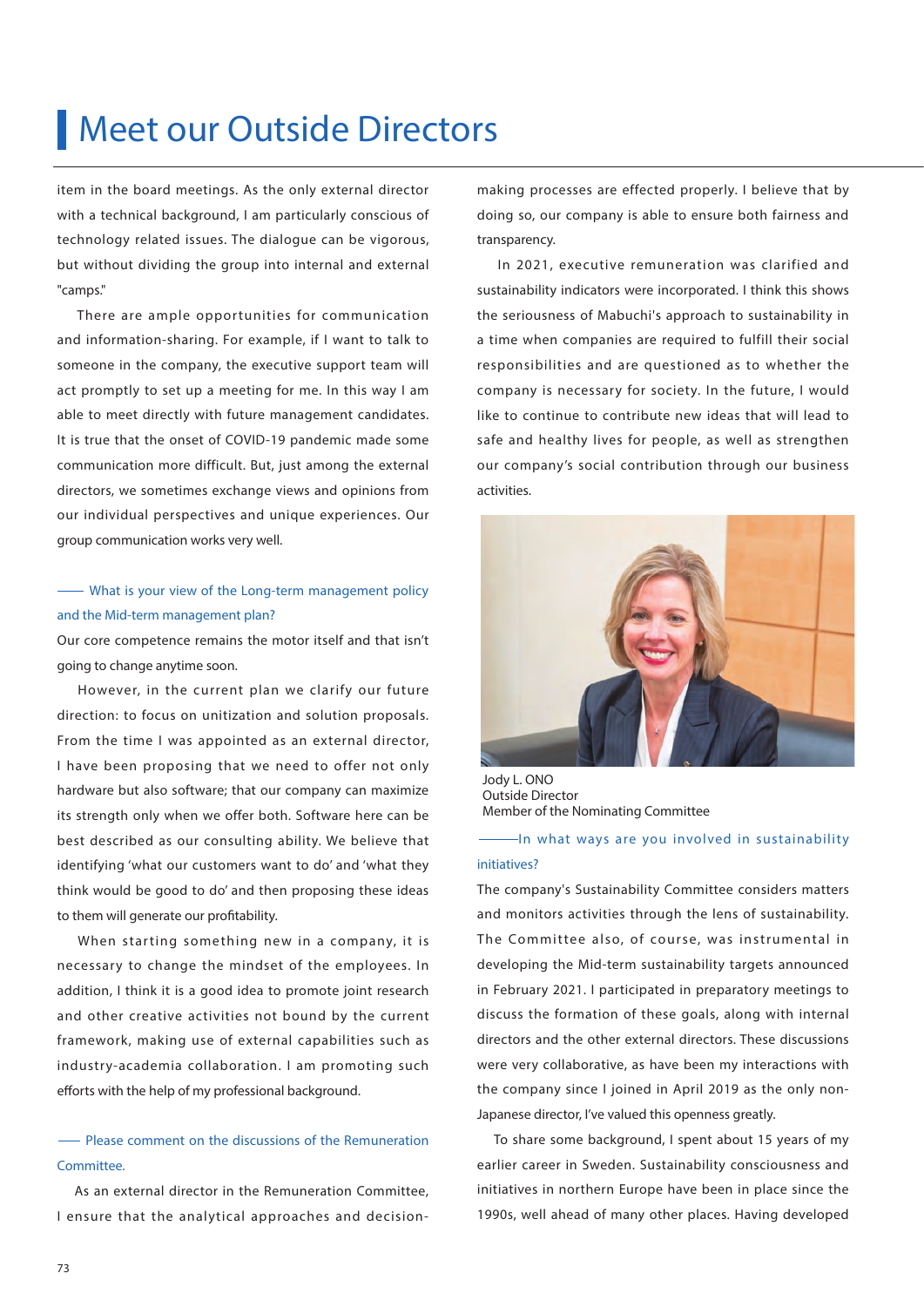as a young professional in that setting, I have a foundation and readiness for thinking about business sustainability and importantly, about the mindset needed to enhance sustainability in multiple dimensions and for the long term. With several Mabuchi teams, I helped formulate a sustainability policy, talked about SDGs-related initiatives, and provided advice in the preparation of the integrated report.

 In the realm of social sustainability and contribution I am working with the HR department on measures – and again, mindsets – to increase diversity in our workforce, including to welcome more female engineers and management professionals into the company. We want to create a big impact by formulating recruitment appeals and strategies that resonate with the different types of applicants that we are looking for. By encouraging a fresher conception of the company's prospective talent pool. I hope also to develop more strategies to widen the scope of diversity in our workforce, beyond gender to other dimensions such as nationality, race and so on. Working with various teams during my first two years as an external director has deepened my understanding and appreciation of our

company and its employees. Just as important, I feel that my close contact with employees has expanded and refined my contribution to the board of directors.

#### What is your take on diversity at Mabuchi?

Mabuchi is a global company: 100% of its production and 90% of its sales take place outside Japan. Our board is composed of directors with varied and rich international experience, and as a group we are always mindful of global perspectives in our various management decisions. Still, I believe that we will be required to consider an even broader range of perspectives in the future in order to engage optimally in a world where the pace change, especially social change, appears to be accelerating. I also believe that the key to strengthening diversity is for employees at all levels, not just upper management, to be exposed to the experiences and ideas of people with different lifestyles and backgrounds so that unfounded assumptions or biases, whether explicit or implicit, can be broken down and replaced with a mindset of inclusion. Going forward, I would like to see interactions between our people at Headquarters and our people at overseas bases being further facilitated.

### Outside Directors, Audit & Supervisory Committee Members



Outside Director Chairman of the Audit & Supervisory Committee

 What is your sense of our company's governance structure and practices?

Since we have many production and sales locations outside Japan, our governance must be globally oriented

to encompass these activities overseas. The Internal Audit Dept., an in-house organization, and the Audit & Supervisory Committee members, are fully aware of how important this is. I believe that our overseas offices are governed well, as we make continuous efforts to ensure a shared understanding of our Management Principle and Management Markers, and our code of conduct is thoroughly enforced. We have a very positive practice of setting a company-wide slogan every year. It is an unifying message from the president to all Mabuchi Group employees. Last year, I was not able to visit the offices directly due to COVID-19 pandemic, but when I visited the offices in earlier years, I saw that the Management Principle, Management Markers, and the slogan posters that are sent out every year are always placed where everyone can see them, and also that the goals and policies for each fiscal year are shared.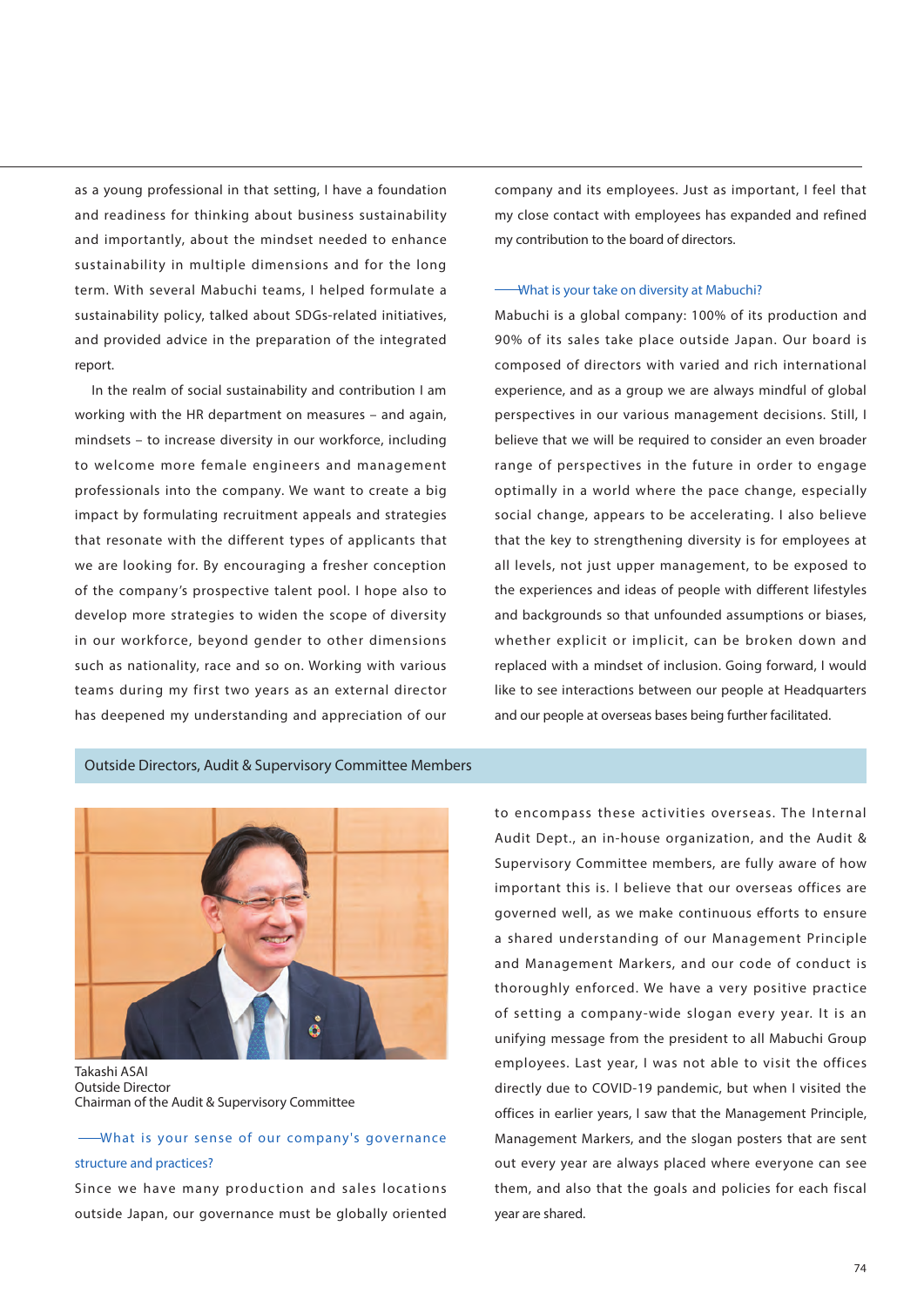# Meet our Outside Directors

In the future, in order to make governance more effective at our overseas locations, I think it is necessary to share mid- and long-term management plans to realize our Management Principle and business plans more widely with those locations too, and to apply our Job Description system overseas as well. Cultivating full awareness of the role employees are expected to fulfill, in effect, a way of putting our activities into Management Principle.

### Please describe how communication and information sharing works among and internal and external directors, beyond the Audit & Supervisory Committee members.

We, the Audit & Supervisory Committee members, are able to share and view all proposals for approval, including those from overseas offices. If we have concerns, we can ask questions at any time, and we are sometimes consulted by full-time Audit & Supervisory Committee member. In addition, we have shared the whistle-blowing system with our overseas offices. There is always a system in place, but the operational aspect of that system is very important. Therefore, critical factors are the extent to which the system is recognized, whether its purpose is shared, and whether awareness of it is high. We check whether information is being collected from the field at overseas location too, and sometimes alert the person in charge there. There is a well established process for the Internal Audit Dept., an in-house organization, and for the Audit & Supervisory Committee members to gather views and opinions from within the company and report on these to management. There are also information exchange meetings just for external directors, where we discuss not only risk management, but also future developments in the business environment and other management issues.

### -How do you perceive your role on the Board of Directors?

I am a lawyer, so I sometimes use my expertise to ask questions and to be asked to give my opinion from a legal perspective. Compliance with the law is a matter of course, but we can also avoid risks by dealing with various issues on an individual basis. We have a system in place that allows me to play a role as an external director, utilizing my expertise, in cooperation with the company's in-house Legal Dept.



Kyoko UEMURA Outside Director Audit & Supervisory Committee Member

 You were appointed as an outside director and member of the Audit & Supervisory Committee in March 2021. What kind of role do you think you will undertake?

As an outside director and member of the Audit & Supervisory Committee, I believe that one of my most important roles is to strengthen governance. In order to do so, it is necessary for me to provide different perspectives from within the company on whether our organizational structure is well-balanced, whether the environment is open to employees' opinions, and whether risk management Is in place. I would also like to be actively involved in growth strategies, such as strengthening the global structure, investment strategies for new products, and issues that our company is trying to solve, based on my understanding of the current situation.

### $\rightarrow$  How do you plan to make the most of your professional background?

At first, as a judge, I was in charge of a variety of cases, and I loved thinking about the causes of disputes and how to resolve them. I also have happy memories of being transferred to different regions. After that, I decided to end to my 14 years as a judge and to restart my career as a lawyer. Together with other senior attorneys, I was involved in many business revitalization cases, and through investigations into the causes of bankruptcy and accounting problems, interviews with management and others, and surveys of attitudes in the field, I once again recognized the difficulties of management. Even now, I think it is